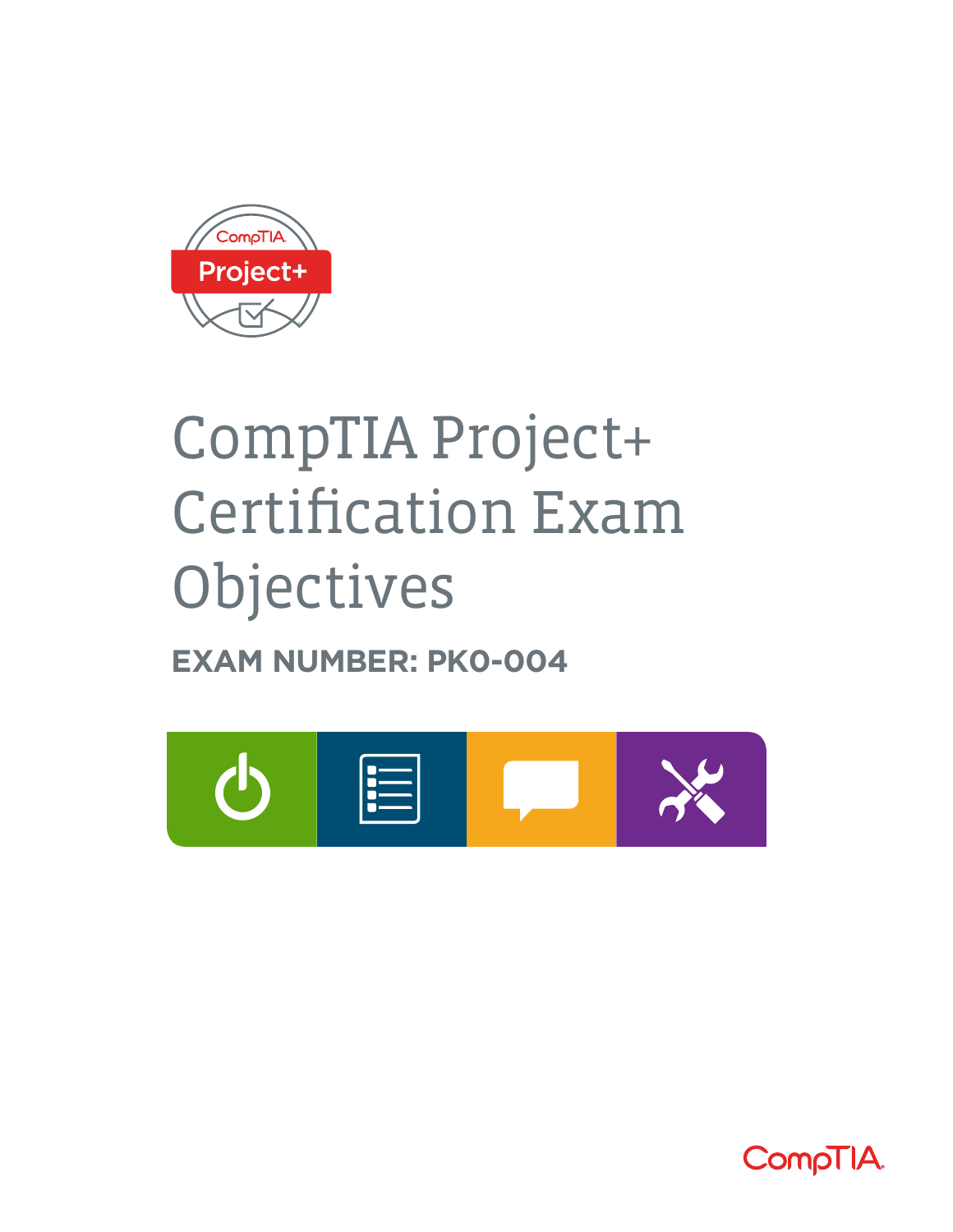## About the Exam

The CompTIA Project+ examination is designed for business professionals who coordinate or manage small-tomedium-size projects. The exam will certify that the successful candidate has knowledge and skills required to:

- Manage the project life cycle
- Coordinate small-to-medium-size projects
- Ensure appropriate communication
- Manage resources and stakeholders
- Maintain project documentation
- Support the completion of larger projects

The examination is intended for candidates who possess at least 12 months of cumulative project management experience.

The skills and knowledge measured by this examination were derived from an industry-wide job task analysis and validated through an industry-wide survey. The results of this survey were used in weighing the domains and ensuring that the weighting is representative of the relative importance of the content.

### **EXAM DEVELOPMENT**

CompTIA exams result from subject-matter expert workshops and industry-wide survey results regarding the skills and knowledge required of an entry-level IT professional.

### **CompTIA AUTHORIZED MATERIALS USE POLICY**

CompTIA Certifications, LLC is not affiliated with and does not authorize, endorse or condone utilizing any content provided by unauthorized third-party training sites (aka "brain dumps"). Individuals who utilize such materials in preparation for any CompTIA examination will have their certifications revoked and be suspended from future testing in accordance with the CompTIA Candidate Agreement. In an effort to more clearly communicate CompTIA's exam policies on use of unauthorized study materials, CompTIA directs all certification candidates to the [CompTIA Certification Exam Policies](http://certification.comptia.org/testing/test-policies). Please review all CompTIA policies before beginning the study process for any CompTIA exam. Candidates will be required to abide by the [CompTIA Candidate Agreement](http://certification.comptia.org/testing/test-policies/comptia-candidate-agreement). If a candidate has a question as to whether study materials are considered unauthorized (aka "brain dumps"), he/she should contact CompTIA at [examsecurity@comptia.org](mailto:examsecurity%40comptia.org?subject=) to confirm.

### **PLEASE NOTE**

The lists of examples provided in bulleted format are not exhaustive lists. Other examples of technologies, processes or tasks pertaining to each objective may also be included on the exam although not listed or covered in this objectives document. CompTIA is constantly reviewing the content of our exams and updating test questions to be sure our exams are current and the security of the questions is protected. When necessary, we will publish updated exams based on existing exam objectives. Please know that all related exam preparation materials will still be valid.

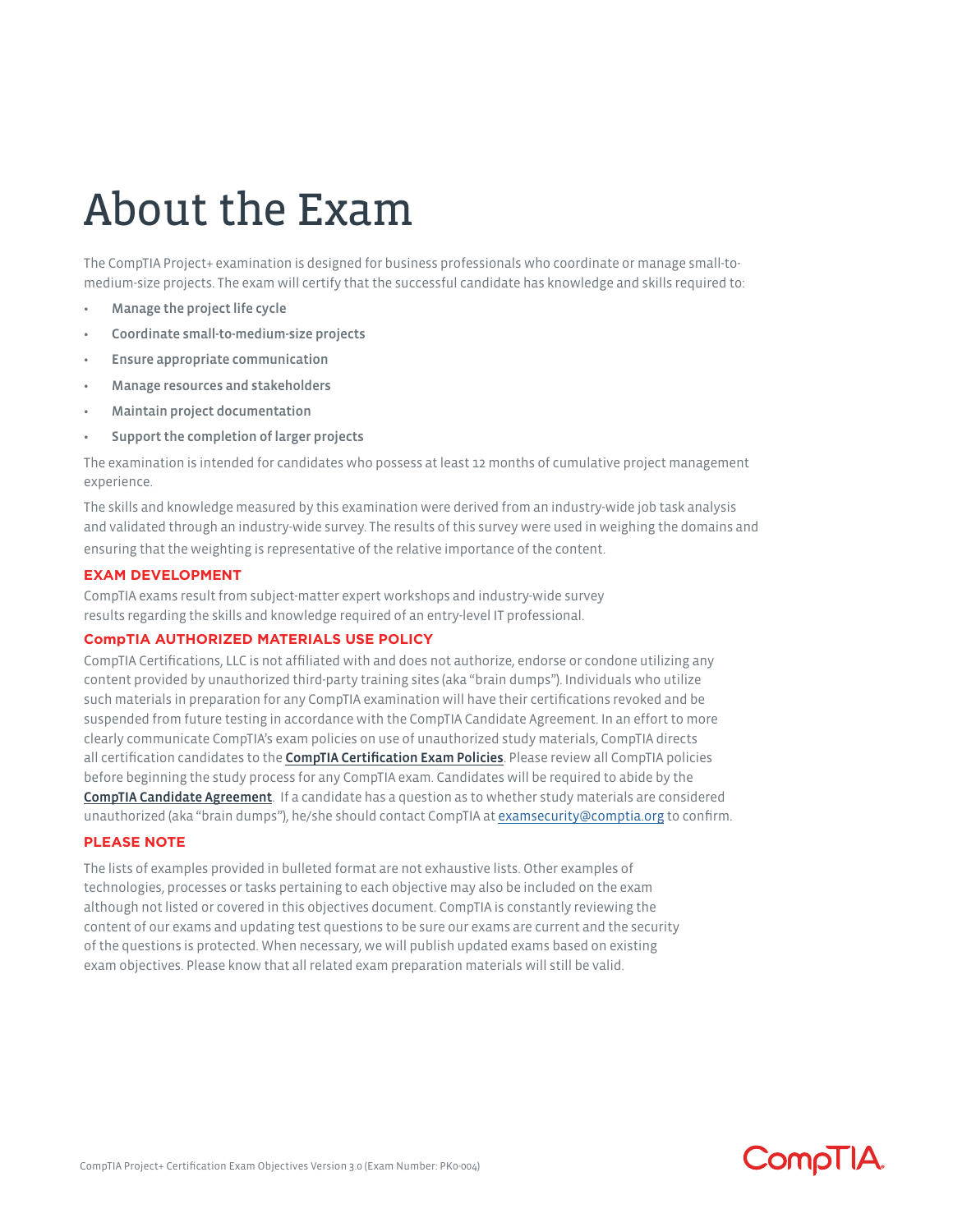### **TEST DETAILS**

| Required exam       | PK0-004                                                                                                                 |
|---------------------|-------------------------------------------------------------------------------------------------------------------------|
| Number of questions | Maximum of 95                                                                                                           |
| Type of questions   | Multiple choice                                                                                                         |
| Length of test      | 90 minutes                                                                                                              |
|                     | Recommended experience Minimum of one year of managing, directing or<br>participating in small-to medium-scale projects |
| Passing score       | 710 (on a scale of 100-900)                                                                                             |

### **EXAM OBJECTIVES (DOMAINS)**

The table below lists the domains measured by this examination and the extent to which they are represented. The CompTIA Project+ exam is based on these objectives.

| <b>DOMAIN</b>                           | <b>PERCENTAGE OF EXAMINATION</b> |
|-----------------------------------------|----------------------------------|
| 1.0 Project Basics                      | 36%                              |
| 2.0 Project Constraints                 | 17%                              |
| 3.0 Communication and Change Management | 26%                              |
| 4.0 Project Tools and Documentation     | 21%                              |
| Total                                   | $100\%$                          |

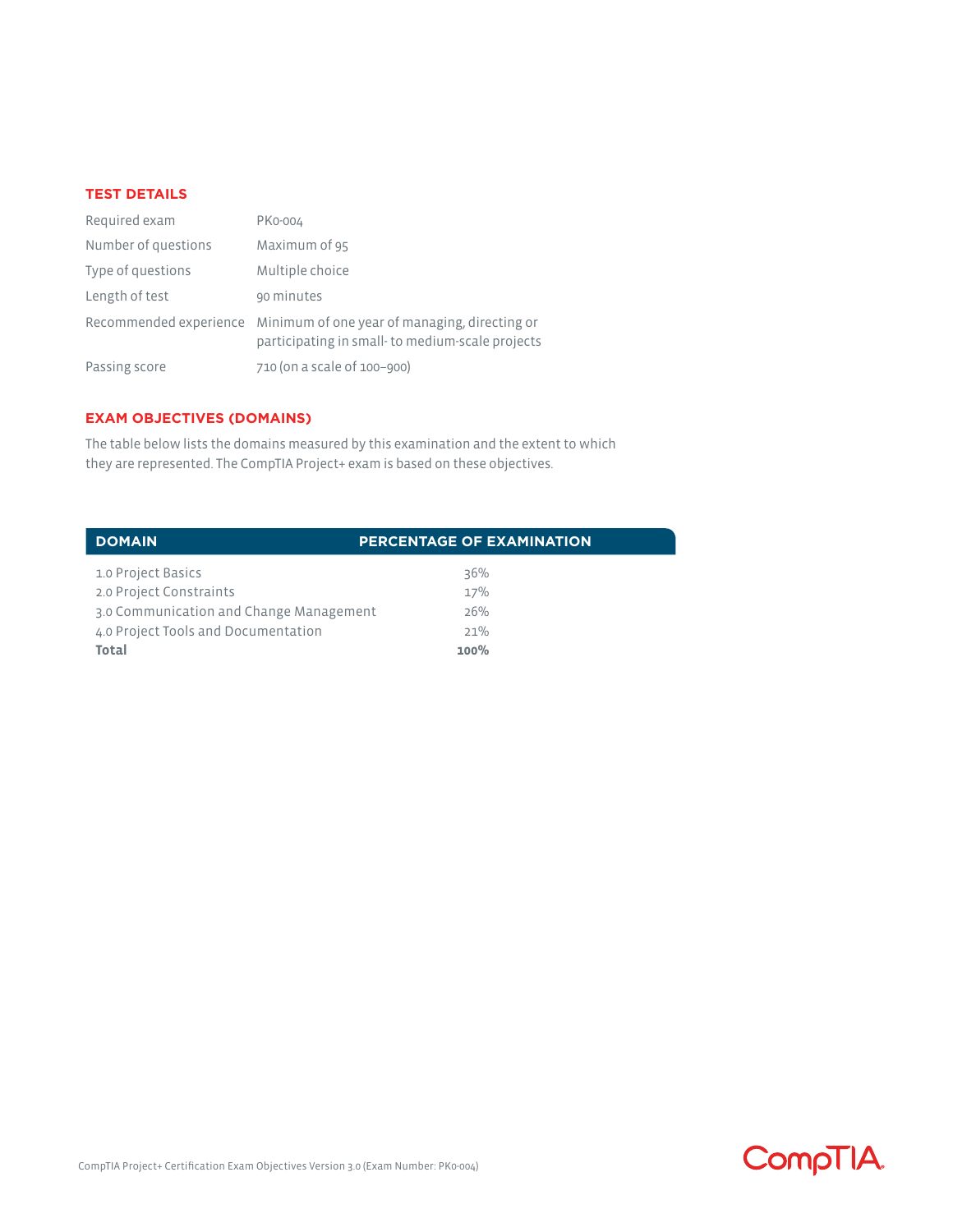

#### Summarize the properties of a project. **1.1**

- Temporary
- Start and finish
- Unique
- Reason/purpose
- Project as part of a program
- Project as part of a portfolio

#### Classify project roles and responsibilities. **1.2**

### • Sponsor/champion

- Approval authority
	- Funding
	- Project charter
	- Baseline
	- High-level requirements
- Control
- Marketing
- Roadblocks
- Business case/justification

### • Project manager

- Manage team, communication, scope, risk, budget, and time
- Manage quality assurance
- Responsible for artifacts

### • Project coordinator

- Support project manager
- Cross-functional coordination
- Documentation/
- administrative support
- Time/resource scheduling
- Check for quality
- Stakeholder
	- Vested interest
	- Provide input and requirements
	- Project steering
	- Expertise
- Scheduler
	- Develop and maintain
	- project schedule
	- Communicate timeline and changes
	- Reporting schedule performance
	- Solicit task status from resources
- Project team
	- Contribute expertise to the project
- Contribute deliverables according to schedule
	- Estimation of task duration
	- Estimation of costs and dependencies

### • Project Management Office (PMO)

- Sets standards and
	- practices for organization
- Sets deliverables
- Provides governance
- Key performance indicators and parameters
- Provides tools
- Outlines consequences
- of non-performance
- Standard documentation/templates
- Coordinate resources between projects

#### Compare and contrast standard project phases. **1.3**

### • Initiation

- Project charter
- Business case
- High-level scope definition
- High-level risks

### • Planning

- Schedule
- Work breakdown structure
- Resources
- Detailed risks
- Requirements
- Communication plan
- Procurement plan
- Change management plan
- Budget
- Execution
- Deliverables
- Monitor and control
	- Risks/issues log
	- Performance measuring and reporting
	- Quality assurance/governance
	- Change control
	- Budget

### • Closing

- Transition/integration plan
	- Training
- Project sign off
- Archive project documents
- Lessons learned
- Release resources
- Close contracts



### CompTIA Project+ Certification Exam Objectives Version 3.0 (Exam Number: PK0-004)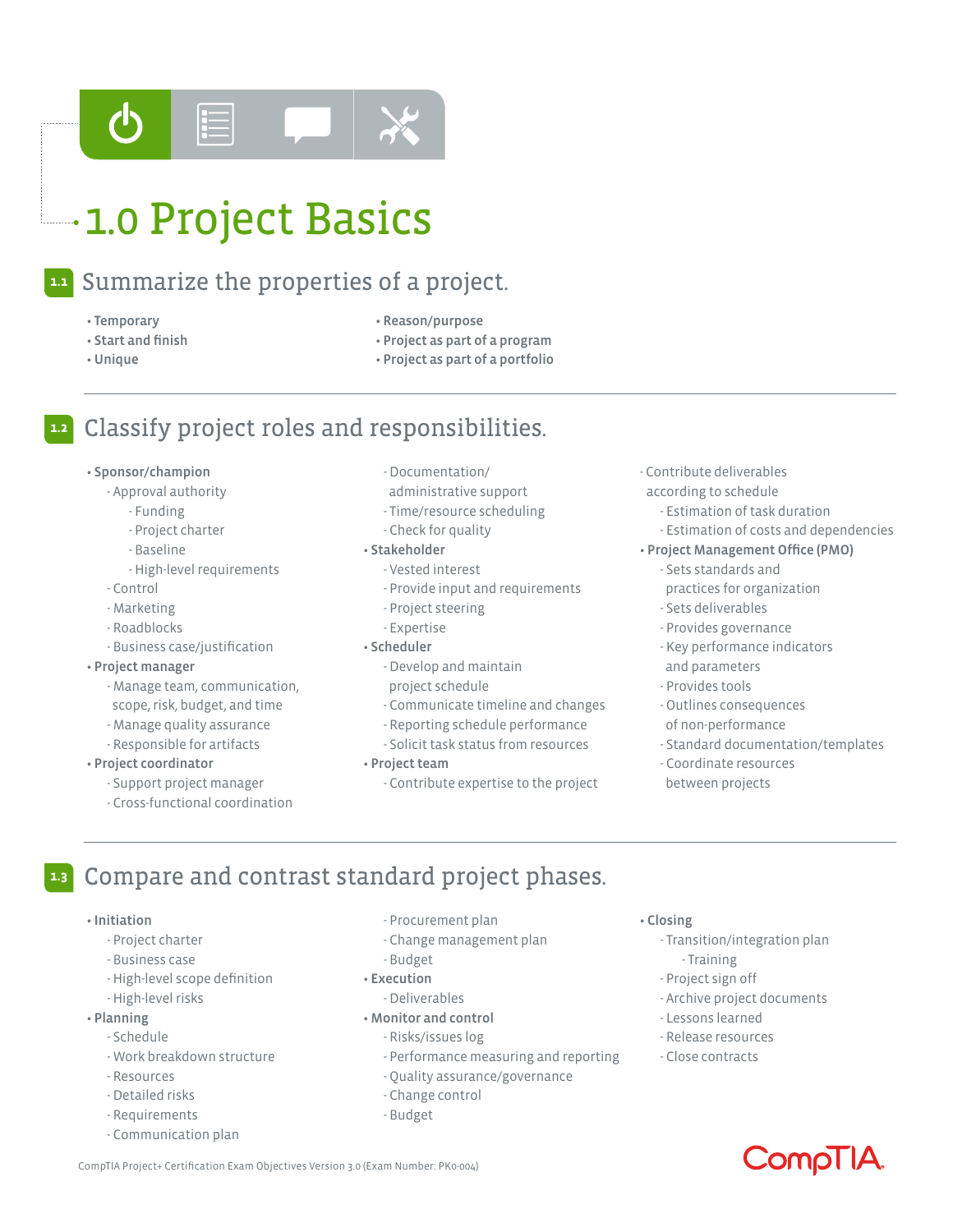### Identify the basics of project cost control. **1.4**

- Total project cost
- Expenditure tracking
- Expenditure reporting

• Burn rate • Cost baseline/budget - Plan vs. actual

#### Identify common project team organizational structures. **1.5**

### • Functional

- Resources reporting to functional manager
- Project manager has limited or no authority

### • Matrix

- Authority is shared between functional managers and project managers
- Resources assigned from functional area to project
- Project manager authority
- ranges from weak to strong

### • Projectized

- Project manager has full authority
- Resources report to project manager
- Ad hoc resources

### Given a scenario, execute and develop project schedules. **1.6**

- Work breakdown structure
- Scheduling activities
	- Determine tasks
	- Determine task start/finish dates
	- Determine activity/task durations
	- Determine milestones
- Set predecessors
- Set dependencies
- Sequence tasks
- Prioritize tasks
- Determine critical path
- Allocate resources
- Set baseline
- Set quality gates
- Set governance gates
- Client sign off
	- Management approval
	- Legislative approval

#### Identify the basic aspects of the Agile methodology. **1.7**

- Readily adapt to new/
- changing requirements
- Iterative approach
- Continuous requirements gathering
- Establish a backlog
- Burndown charts
- Continuous feedback
- Sprint planning
- Daily standup meetings/ SCRUM meetings
- SCRUM retrospective
- Self-organized and self-directed teams

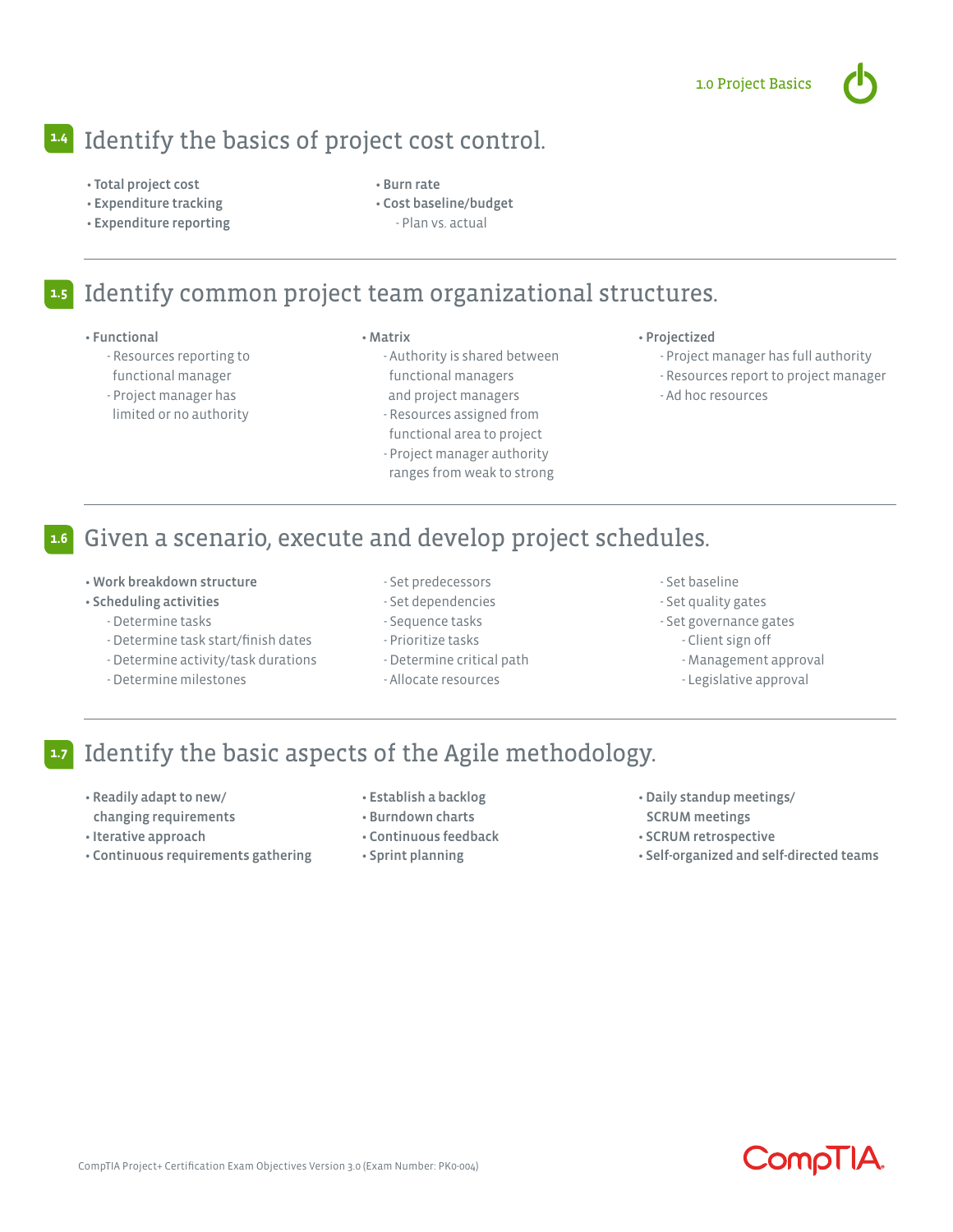### Explain the importance of human resource, physical **1.8** resource and personnel management.

### • Resource management concepts

- Shared resources
- Dedicated resources
- Resource allocation
- Resource shortage
- Resource overallocation
- Low quality resources
- Benched resources
- Interproject dependencies
- Interproject resource contention

### • Personnel management

- Team building
- Trust building
- Team selection
- Skill sets
- Remote vs. in-house
- Personnel removal/replacement
- Communication issues

### - Conflict resolution

- Smoothing
- Forcing
- Compromising
- Confronting
- Avoiding
- Negotiating

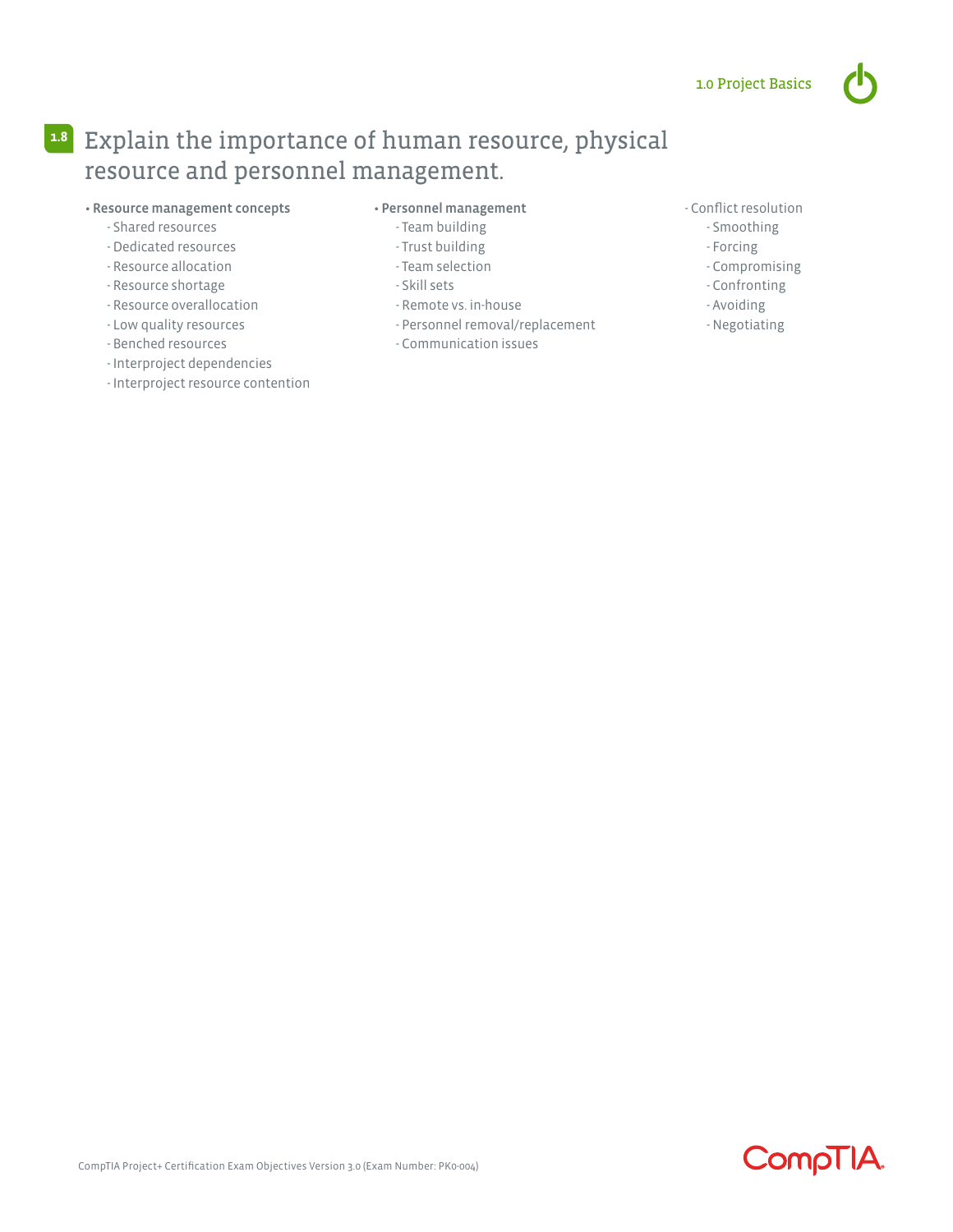

## **12.0 Project Constraints**

### Given a scenario, predict the impact of various constraint **2.1** variables and influences throughout the project.

### • Common constraints

- Budget - Scope - Deliverables - Quality - Environment - Resources - Requirements - Scheduling

### • Influences

- Change request
- Scope creep
- Constraint reprioritization
- Interaction between constraints
- Stakeholders/sponsors/management
- Other projects

#### Explain the importance of risk strategies and activities. **2.2**

### • Strategies

- Accept
- Mitigate
- Transfer
- Avoid
- Exploit

### • Risk activities

- Identification
- Quantification
- Planning
- Review
- Response
- Register
- Prioritization
- Communication

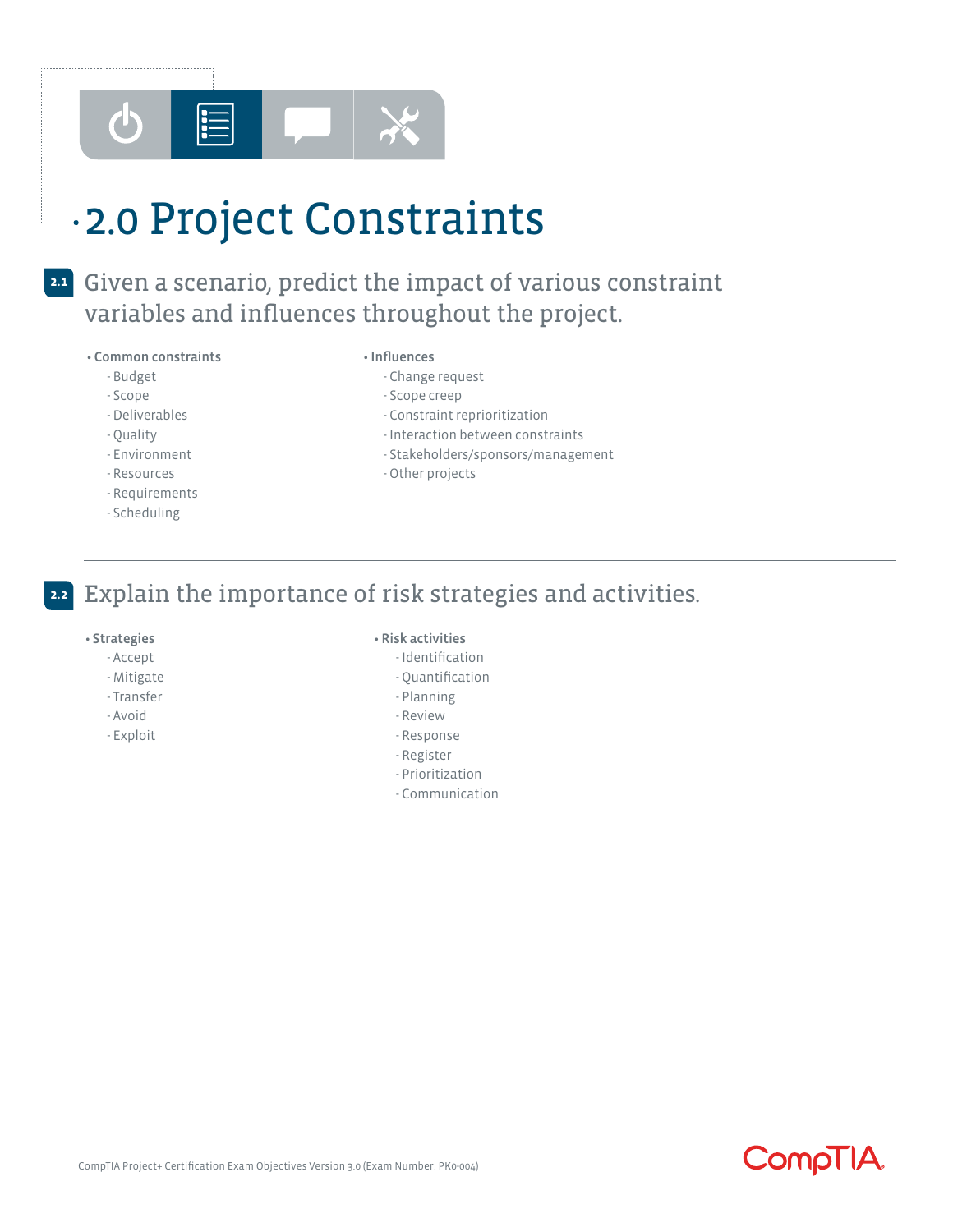

## 3.0 Communication & Change Management

### Given a scenario, use the appropriate communication method. **3.1**

### • Meetings

- Kick-off meetings
- Virtual vs. in-person meetings
- Scheduled vs. impromptu meetings
- Closure meetings
- Email
- Fax
- Instant messaging
- Video conferencing
- Voice conferencing
- Face-to-face
- Text message
- Distribution of printed media
- Social media
- Compare and contrast factors influencing communication methods. **3.2**
	- Language barriers
	- Time zones/geographical factors
	- Technological factors
	- Cultural differences
	- Interorganizational differences
	- Intraorganizational differences
- Personal preferences
- Rapport building/relationship building
- Tailor method based on content of message
- Criticality factors
- Specific stakeholder
	- communication requirements - Frequency
		- Level of report detail
		- Types of communication
		- Confidentiality constraints
		- Tailor communication style

### Explain common communication triggers and **3.3**determine the target audience and rationale.

- Audits
- Project planning
- Project change
- Risk register updates
- Milestones
- Schedule changes
- Task initiation/completion
- Stakeholder changes
- Gate reviews
- Business continuity response
- Incident response
- Resource changes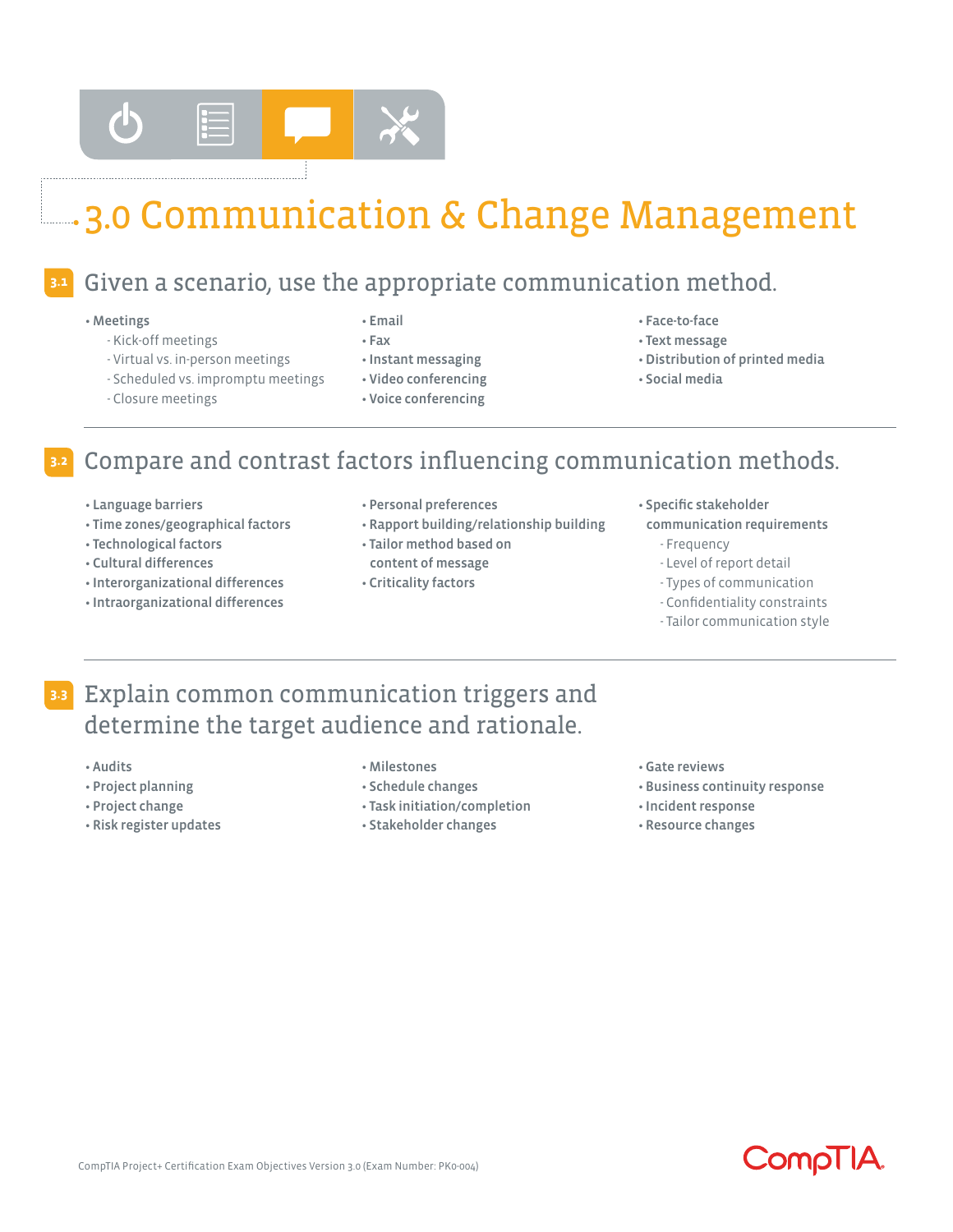### Given a scenario, use the following change control **3.4** process within the context of a project.

- Change control process
	- Identify and document
	- Evaluate impact and justification - Regression plan (Reverse changes)
	- Identify approval authority
	- Obtain approval
- Implement change
- Validate change/quality check
- Update documents/audit
- documents/version control
- Communicate throughout as needed

### • Types of common project changes

- Timeline change
- Funding change
- Risk event
- Requirements change
- Quality change
- Resource change
- Scope change

### Recognize types of organizational change. **3.5**

- Business merger/acquisition
- Business demerger/split
- Business process change
- Internal reorganization
- Relocation
- Outsourcing

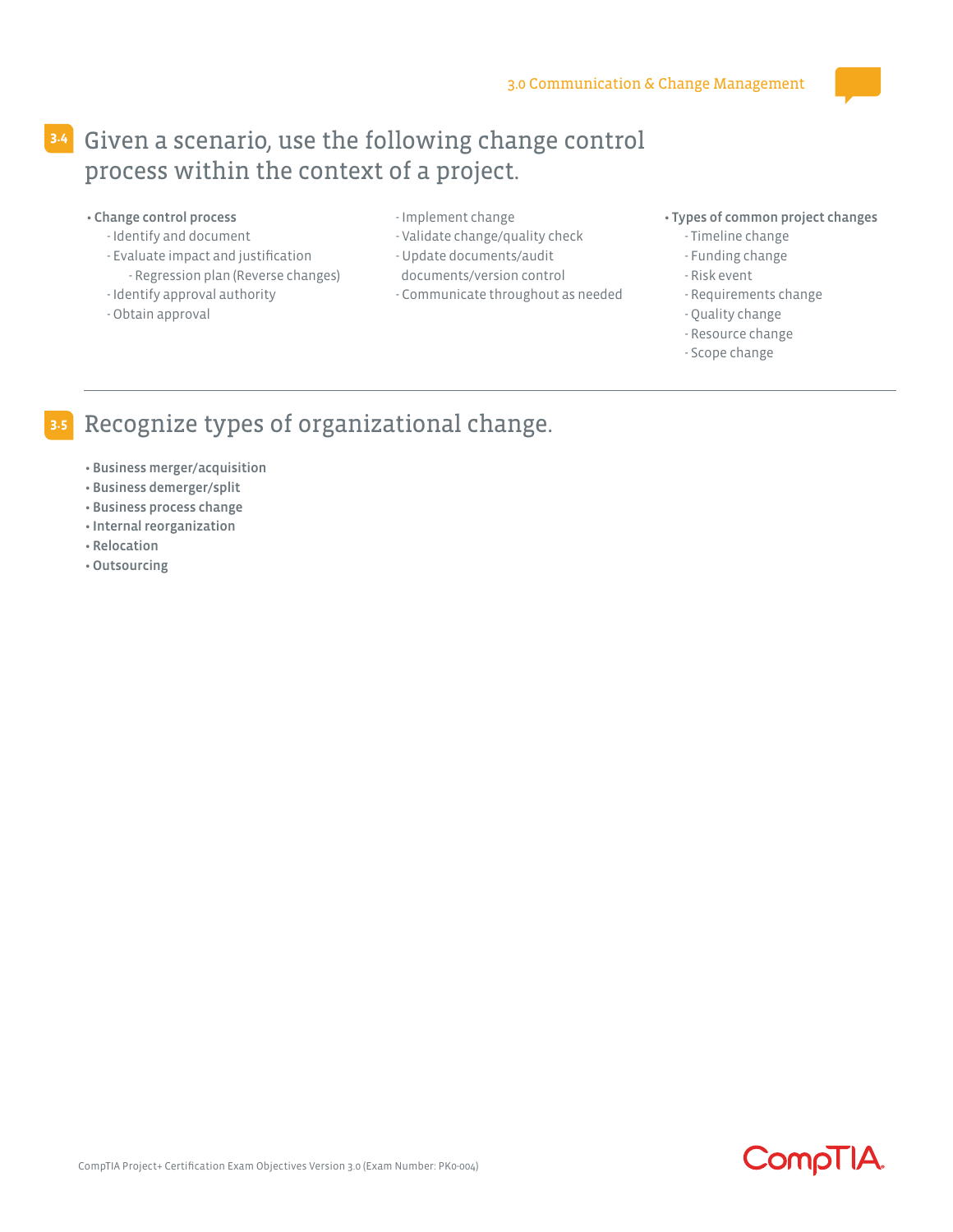

## 4.0 Project Tools & Documentation

### **4.1**

### Compare and contrast various project management tools.

- Project scheduling software
- Charts
	- Process diagram
	- Histogram
	- Fishbone
	- Pareto chart
	- Run chart
	- Scatter chart
	- Gantt chart

### • Dashboard/status report

- Knowledge management tools
	- Intranet sites
	- Internet sites
	- Wiki pages
	- Vendor knowledge bases
	- Collaboration tools
- Performance measurement tools
	- Key performance indicators
	- Key performance parameters
	- Balanced score card
- SWOT analysis
- Responsible, accountable, consulted, informed (RACI) matrix

### Given a scenario, analyze project centric documentation. **4.2**

- Project charter
- Project management plan
- Issues log
- Organizational chart
- 
- Communication plan
- Project schedule
- Status report
- Dashboard information
- Action items
- Meeting agenda/meeting minutes

### Identify common partner or vendor-centric documents **4.3**and their purpose.

- Request for information
- Request for proposal
- Request for quote

### • Mutually binding documents

- Agreements/contract
- Non-disclosure agreement
- Cease and desist letter
- Letter of Intent
- Statement of work
- Memorandum of understanding
- Service level agreement
- Purchase order
- Warranty



- 
- 
- 
- Scope statement
-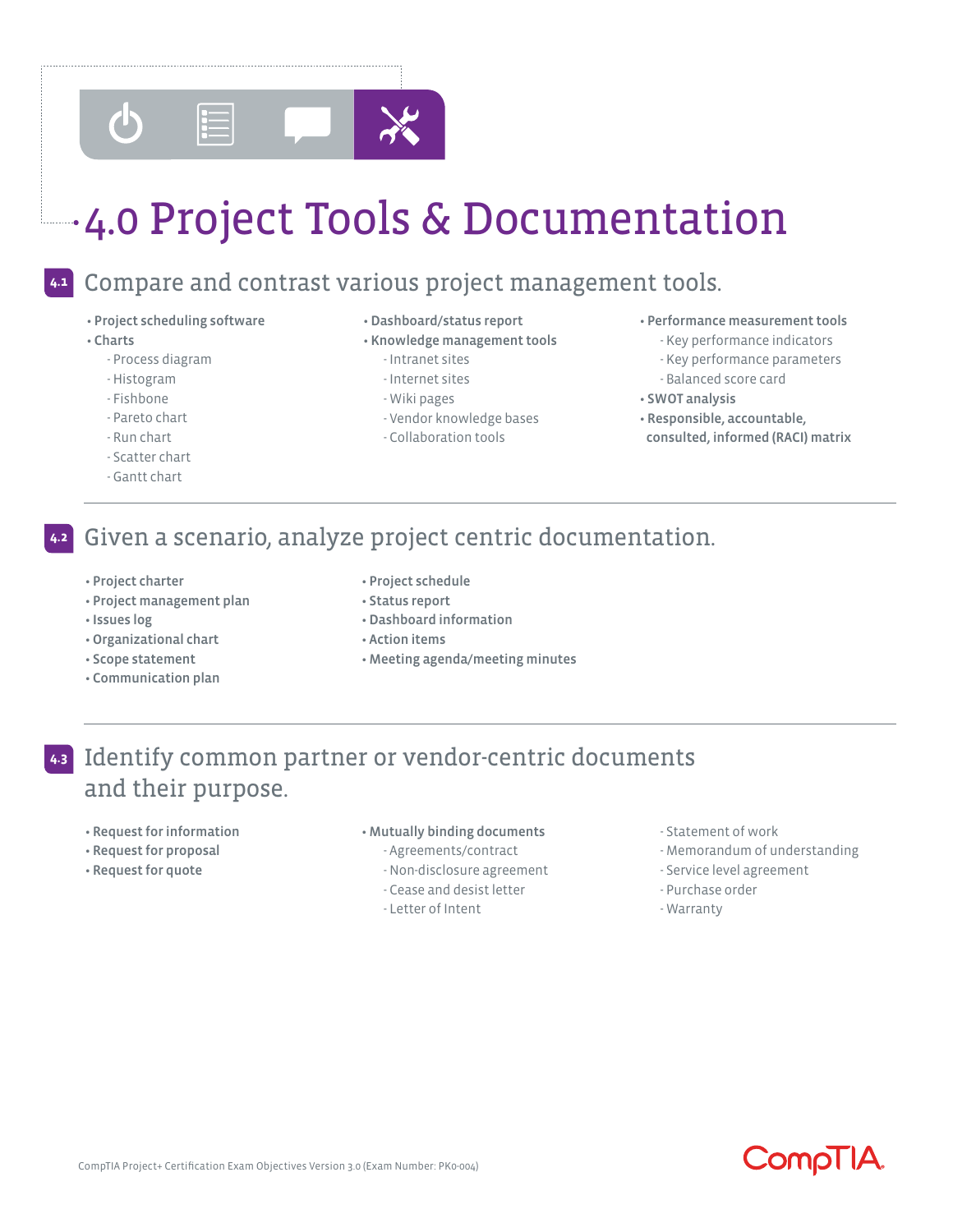### CompTIA Project+ Acronyms

The following is a list of acronyms that appear on the CompTIA Project+ exam. Candidates are encouraged to review the complete list and attain a working knowledge of all listed acronyms as part of a comprehensive exam preparation program.

| <b>ACRONYM</b> | <b>SPELLED OUT</b>                            | <b>ACRONYM</b> | <b>SPELLED OUT</b>                               |
|----------------|-----------------------------------------------|----------------|--------------------------------------------------|
| AC             | <b>Actual Cost</b>                            | <b>RTM</b>     | Requirements Traceability Matrix                 |
| <b>BAC</b>     | <b>Budget At Completion</b>                   | <b>SLA</b>     | Service Level Agreement                          |
| C&D            | Cease and Desist                              | <b>SME</b>     | Subject Matter Expert                            |
| CCB            | Change Control Board                          | SOW            | <b>Statement of Work</b>                         |
| COQ            | Cost of Quality                               | SS.            | Start to Start                                   |
| <b>CPM</b>     | Critical Path Method                          | SV             | Schedule Variance                                |
| <b>CV</b>      | Cost Variance                                 | SWOT           | Strengths, Weaknesses, Opportunities and Threats |
| EAC            | <b>Estimate At Completion</b>                 | <b>WBS</b>     | Work Breakdown Structure                         |
| <b>ETC</b>     | <b>Estimate To Complete</b>                   |                |                                                  |
| EV             | <b>Earned Value</b>                           |                |                                                  |
| FF.            | Finish to finish                              |                |                                                  |
| <b>FS</b>      | Finish to Start                               |                |                                                  |
| <b>HR</b>      | <b>Human Resources</b>                        |                |                                                  |
| <b>IM</b>      | Instant Messaging                             |                |                                                  |
| <b>IMS</b>     | Integrated Master Schedule                    |                |                                                  |
| ISO            | International Standards Organization          |                |                                                  |
| KPI            | Key Performance Indicator                     |                |                                                  |
| <b>KPP</b>     | Key Performance Parameters                    |                |                                                  |
| LOI            | Letter of Intent                              |                |                                                  |
| <b>MOA</b>     | Memorandum of Agreement                       |                |                                                  |
| <b>MOU</b>     | Memorandum of Understanding                   |                |                                                  |
| <b>NDA</b>     | Non-Disclosure Agreement                      |                |                                                  |
| <b>OBS</b>     | Organizational Breakdown Structure            |                |                                                  |
| <b>PM</b>      | Project Manager                               |                |                                                  |
| <b>PMO</b>     | Project Management Office                     |                |                                                  |
| <b>PMP</b>     | Project Management Plan                       |                |                                                  |
| PO             | Purchase Order                                |                |                                                  |
| PV             | Planned Value                                 |                |                                                  |
| <b>RACI</b>    | Responsible, Accountable, Consulted, Informed |                |                                                  |
| <b>RASCI</b>   | Responsible, Accountable,                     |                |                                                  |
|                | Supports, Consulted, Informed                 |                |                                                  |
| <b>RFI</b>     | Request for Information                       |                |                                                  |

RFP Request for Proposal

RFQ Request for Quote